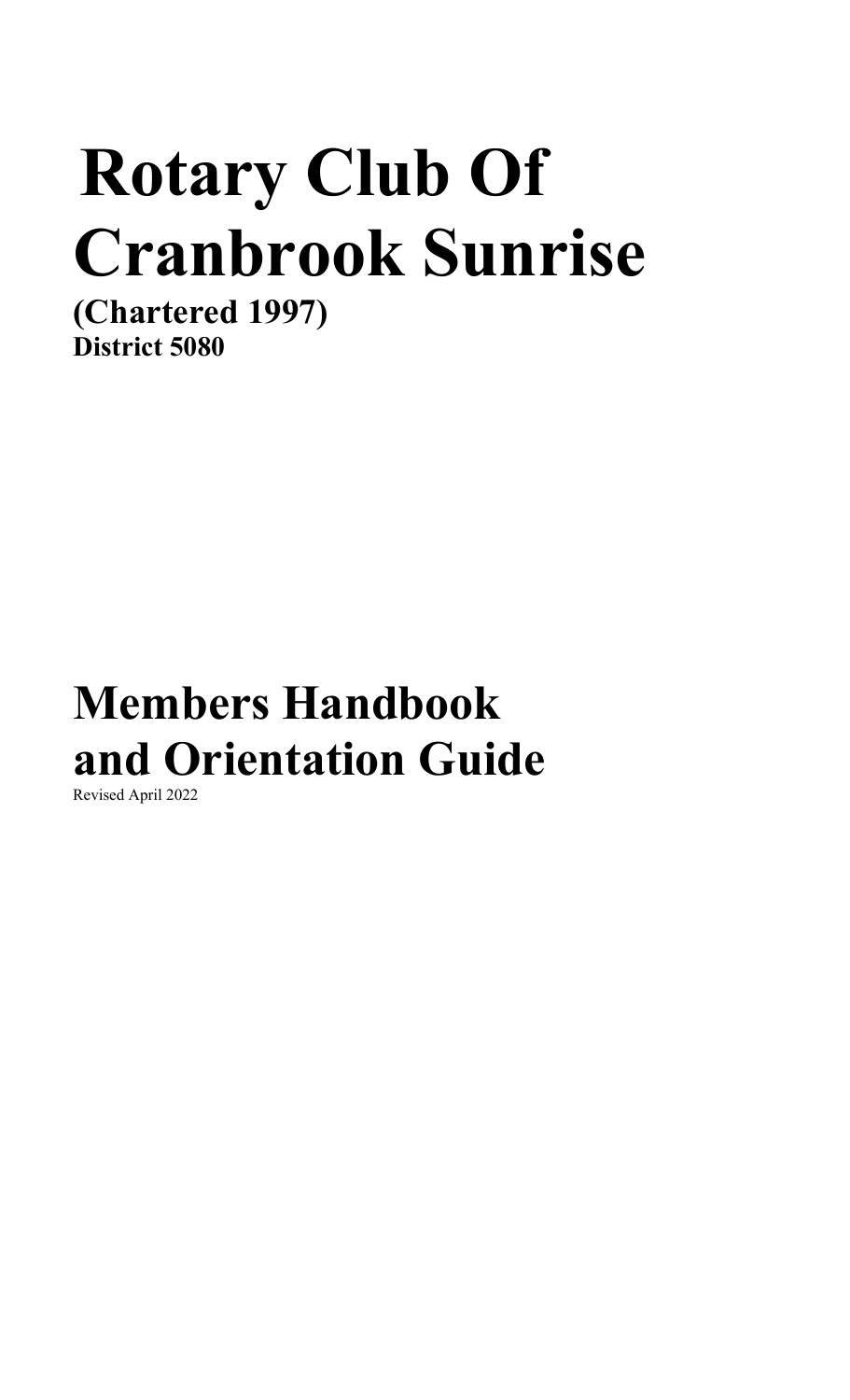# **Table of Contents**

 $\overline{a}$  $\sim$ 

#### [available on request]

John A. Rasmussen, District Governor of District 5030 in 1995-1996 prepared this orientation guide. It was prepared for use by all clubs in Rotary District 5030, revised in July 1995 and revised again by Jim Chiu, District Governor of District 5080 in 2000-2001, in December 2000 for use in the Cranbrook Rotary Club. Colin Campbell revised it in 2001 for the Cranbrook Sunrise Rotary Club and other club members have updated it since then.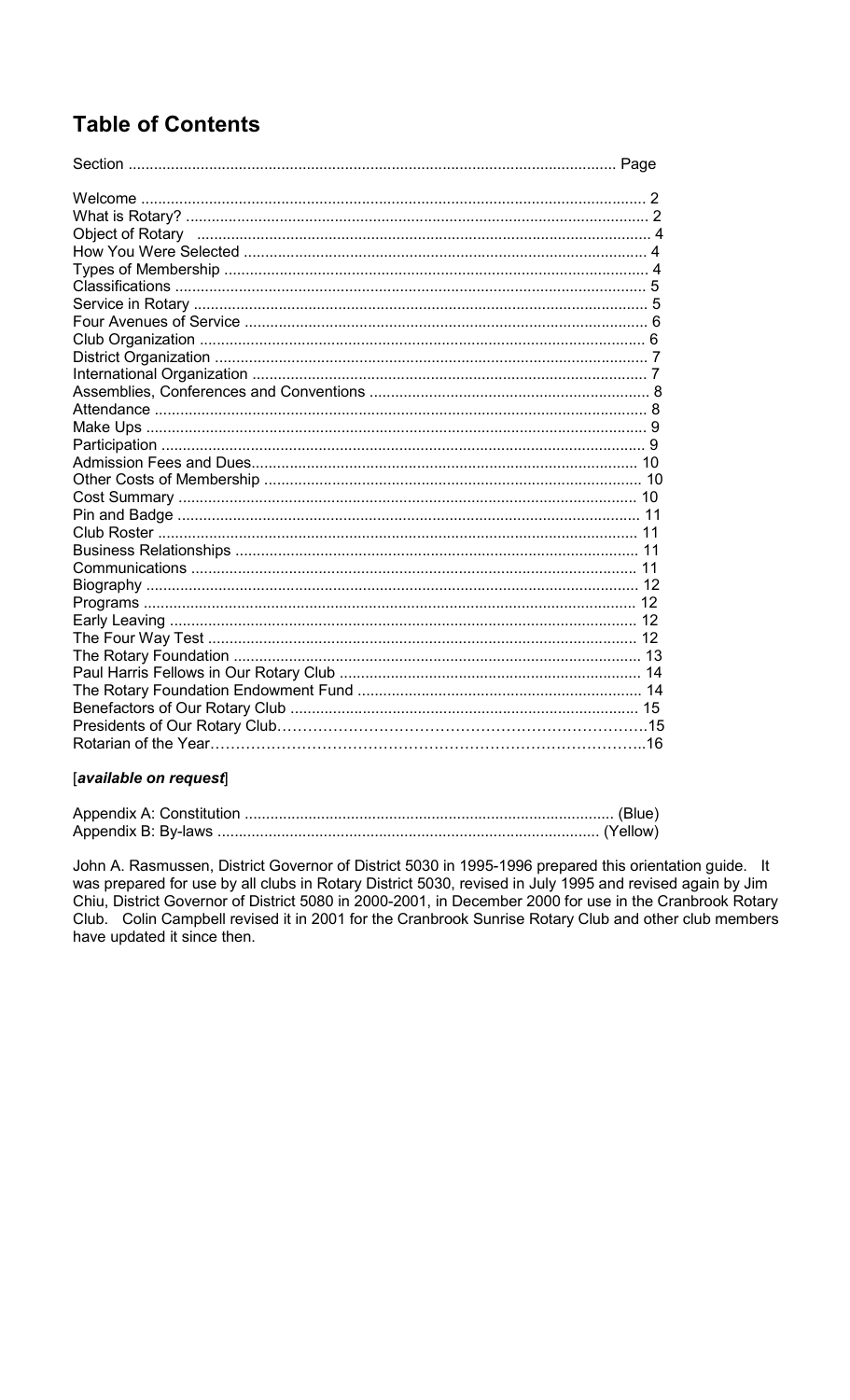# WELCOME TO ROTARY

The day you join the Cranbrook Sunrise Rotary Club, it becomes a new club because your personality, ideas, and participation give our club a new character and a new collective personality. Our Rotary club is composed of distinct individuals who, when they come together as Rotarians, create something new and special. When we gain a new member, we are immediately aware of a significant new addition that will impact our club.

Each member has a great opportunity to bring new ideas and enthusiasm to our Rotary club. Your membership will further strengthen our Rotary club, and we eagerly anticipate your active participation.

This guide is intended to help orient you to the club activities and describe many facets of Rotary. WHAT IS ROTARY?

Rotary is an organization of business and professional men and women united worldwide to conduct humanitarian service, encourage high ethical standards in all vocations, and help build goodwill and peace in the world.

Rotary began in Chicago in 1905 by a man named Paul Harris and three of his friends, Gus Loehr, Silvester Schiele, and Hiram Shorey. The international headquarters is in Evanston, Illinois. There are about 1,230,000 members belonging to over 34,000 clubs forming 540 districts in over 200 countries and territories.

The Cranbrook Sunrise Rotary Club was chartered in March of 1997, exactly 75 years after the sponsoring club, the Cranbrook Club was chartered. The organizing committee consisted of Jim Chiu, Colin Campbell, and Hardy Nielsen. Hardy Nielsen was the Charter President.

#### BRIEF HISTORY

In June of 1996, 32 Cranbrook Rotarians and spouses attended the Rotary International Convention in Calgary Alberta. During one of the sessions George Watson the President that year and Jim Cupidio, Secretary suggested to Colin Campbell and Jim Chiu that it would be a great idea to have a new club chartered in the same year as the Cranbrook Club's 75th Anniversary. We agreed and the committee was struck. Hardy joined our effort and in late August we began meeting regularly at the Town and Country as a provisional club. By the end of the year we had the required 20 members and were able to apply for our charter.

It was touch and go with RI (Rotary International) but as luck would have it the charter was issued in March, not exactly the same day but the same month seventy five years after the Cranbrook Club's charter was issued. We all celebrated at the Cranbrook Clubs birthday party and at our Charter night, held at the International Hotel at Fort Steele later in the year.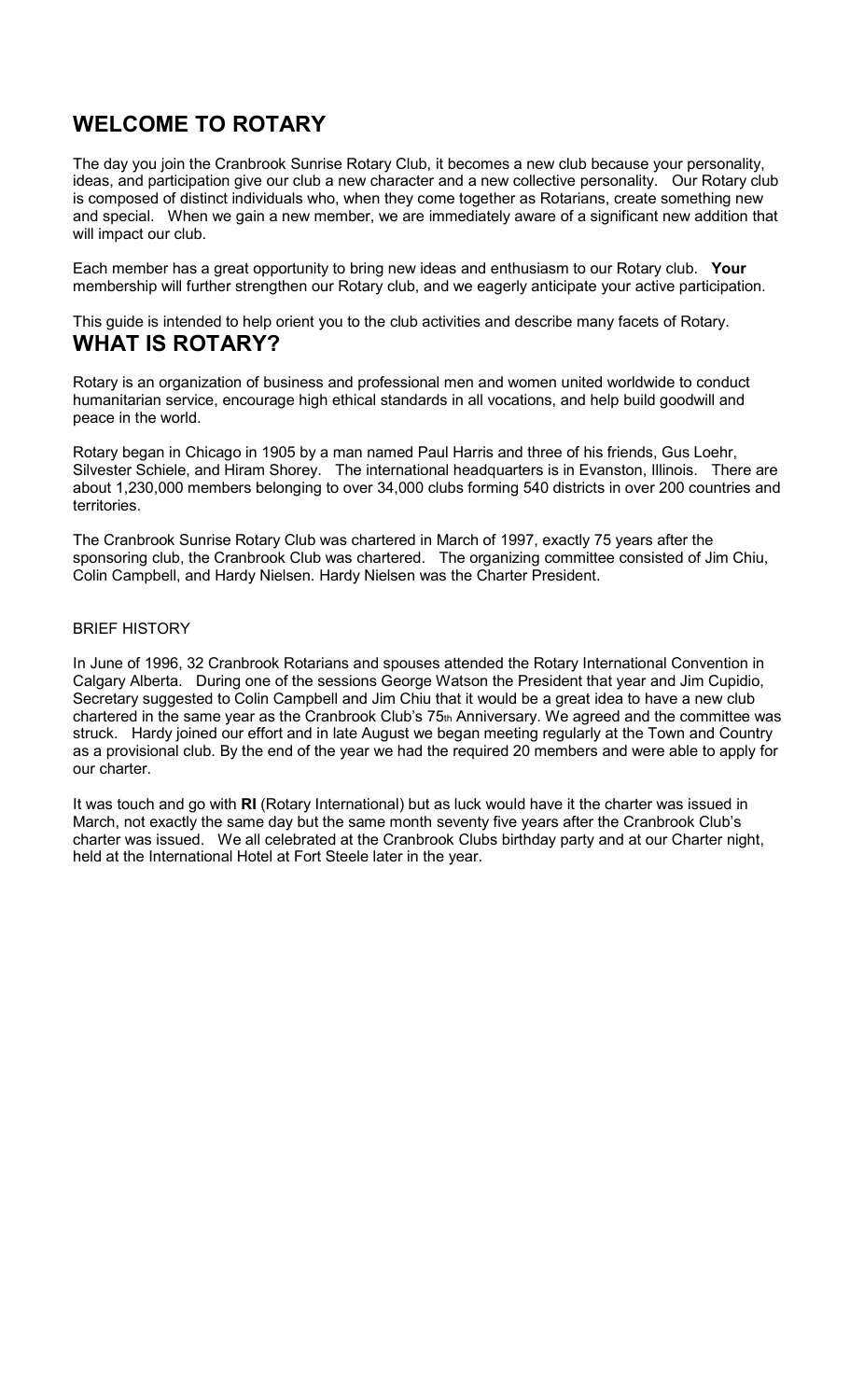Our membership fell, almost immediately to 14 and it took several years to get back to 20 but we managed and now (April 2016) the club is doing well with a healthy 40+ membership and are very active in the community.

From the very beginning the club has been an active club. We are proud of our book project which shipped used school books, gathered from local schools and the college, to a Rotary club in South Africa who committed to constructing several schools in black townships on the strength of the books we supplied. Shipments of close to 60 tonnes of books have been shipped. We have also gathered and shipped excess medical equipment and supplies to a number of locations overseas. Recently, the club has been an active supporter (members and as a club) of the Market Children project – helping children in Tegucigalpa, Honduras to attend school.

The club has been an active supporter of Youth Exchange, and RYLA and annually provides four \$1,500 scholarships to university students who are entering third, fourth or fifth year. We are particularly proud of one for someone studying performing arts, in memory of Sharon Gibbon, screen writer and daughter of a charter member.

Other projects include the Van Horne Park in partnership with the Chamber, the Champions on Ice, Ice show in the spring of 2001 and our annual Rockies Film Festival, showcasing Canadian and international Films, started in 1998. We have assisted the Friends of the Library with their book sale. The club's Rotary Centennial project was the fundraising and construction of the Field House at Moir Park. It stands as a great legacy to the energy and dedication of our club members and the community at large. This year, the club completed a 'refurbishing' of the exterior of the ALCO 4090 diesel engines beside the ELKO station, as their community project.

We, for many years, rented space from BC Hydro in the old Hydro sub-station at Mayook where we stored and sorted textbooks and medical equipment prior to shipment overseas.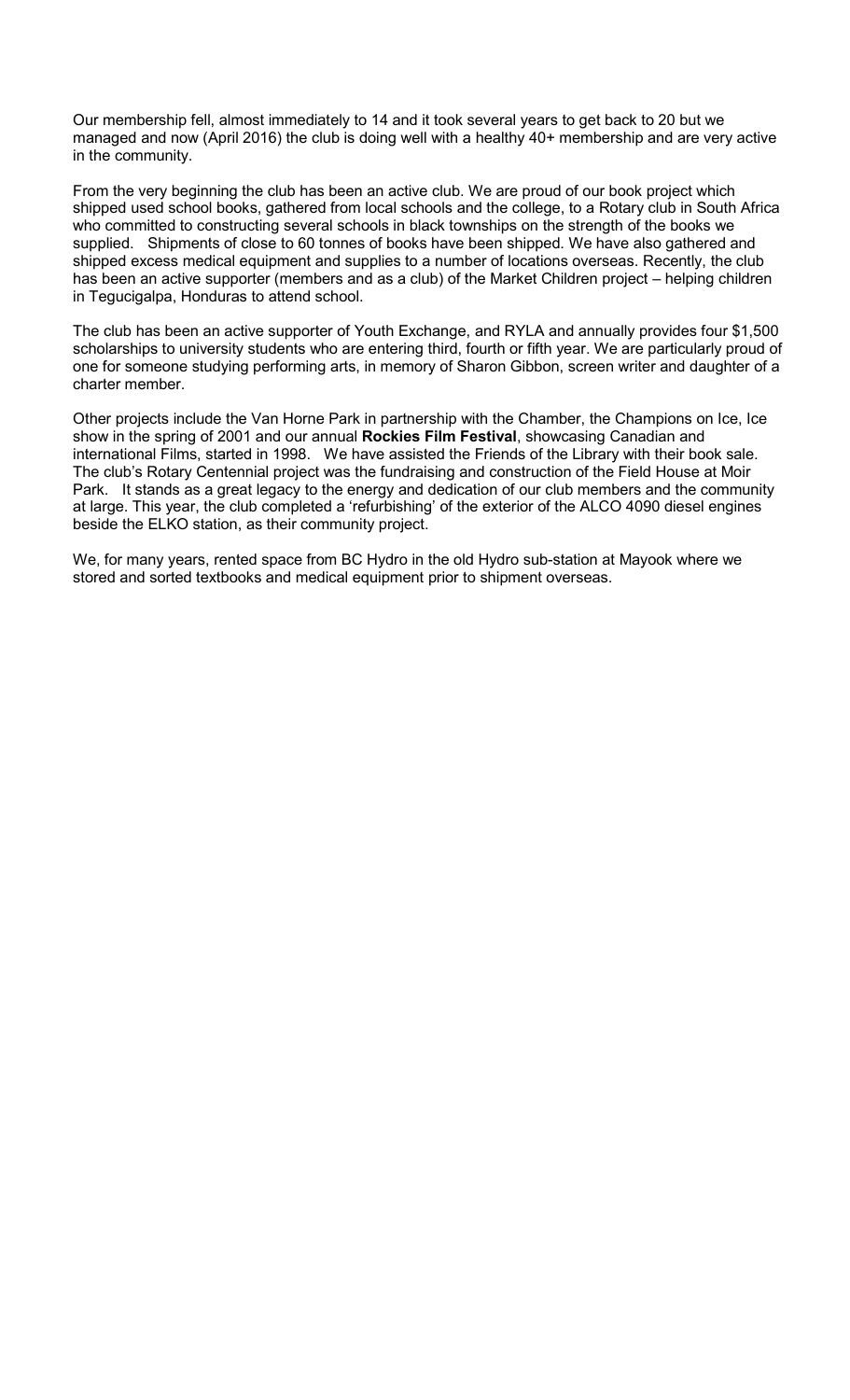# OBJECT OF ROTARY

The object of Rotary is to encourage and foster the ideal of service as a basis of worthy enterprise and, in particular, to encourage and foster:

First: The development of acquaintance as an opportunity for service;

Second: High ethical standards in business and professions, the worthiness of all useful occupations, and the dignifying of each Rotarian's occupation as an opportunity to serve society;

Third: The application of the ideal of service in each Rotarian's personal, business, and community life; and

Fourth: The advancement of international understanding, goodwill, and peace through a world fellowship of business and professional persons united in the ideal of service.

#### HOW YOU WERE SELECTED

Membership in Rotary is by invitation only. Our members are chosen from the business, professional or community leaders in our City. One of our members proposed you for membership because you are considered an outstanding representative of your vocation/profession in our community. Your proposed membership was reviewed by the Membership Committee, which considered you for your potential to become an active and contributing member. The Classification Committee determined that your occupational "classification" was "available", that is, not currently fully held by other members. The Board of Directors then officially approved your proposed membership. Expressing the wish to join, all club members would be informed, by special notice, of your interest in joining our club.

Rotary cannot be likened to a country club or fraternal lodge. There are responsibilities and opportunities far beyond those of simply "belonging" and occasionally attending luncheons with a congenial group of individuals. You will find your horizons broadened as you make new friends who are active in a wide variety of occupations, professions and community service in our club's area.

#### TYPES OF MEMBERSHIP

There are two types of membership in Rotary:

- 1. Active
- 2. Honorary

An **active member** is one who is currently or has been personally and actively engaged in the business, profession or community service in which he or she is classified in the club. Active membership is limited to just five persons (or 10% in clubs of 50 or more)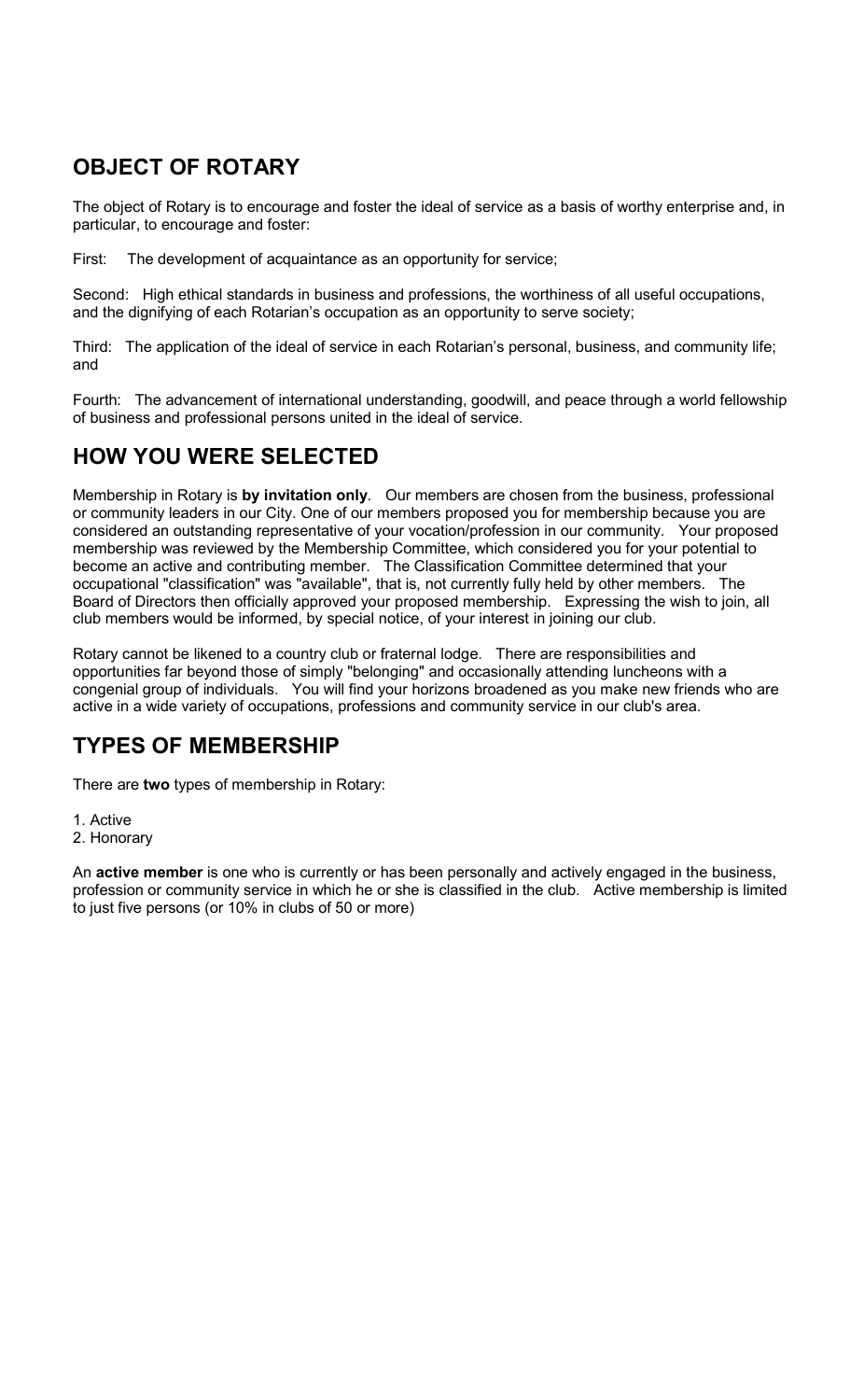from each classification of business or profession except in three unlimited areas: media, religion, and diplomatic service.

An **honorary member** is a person who has been elected to such membership due to distinguished service in the furtherance of Rotary ideals. They cannot hold office in the club or vote.

#### CLASSIFICATIONS

An active member holds a classification which is the word or phrase that describes the principal and recognized activity of the firm, company, or institution with which he or she is connected, or that describes his or her principal and recognized business or professional activity. At one time the individual had to hold *discretionary authority* in their job. This was extremely limiting for women. Now the words often used are position of importance which provides for a much broader basis for recruitment.

Up to four more members (five in total or 10% in clubs over 50 members) can hold the exact same classification as yours.

Your classification is not given to you; instead it is considered on loan to you, for as long as you are an active member of the club. Represent it well.

Should your business change, your classification will also change.

The purpose of the classification system is to create a membership that is diverse and representative of the community from which the membership is drawn.

#### SERVICE IN ROTARY

The motto of Rotary is "Service Above Self." Service is what Rotary is all about. That is why the word service is first in our motto. The phrase "above self" means exactly that: Rotarians put service ahead of their own interests. It means we serve even when it is inconvenient or costly.

Although some outsiders may believe Rotary is a club for business, in fact it is a club made up of businessmen and businesswomen and community leaders who strive to find effective ways to provide service in the five avenues of service. As a Rotarian, you will enjoy the company of others in your own community and the pleasure of working with them for the good of your community and of the world.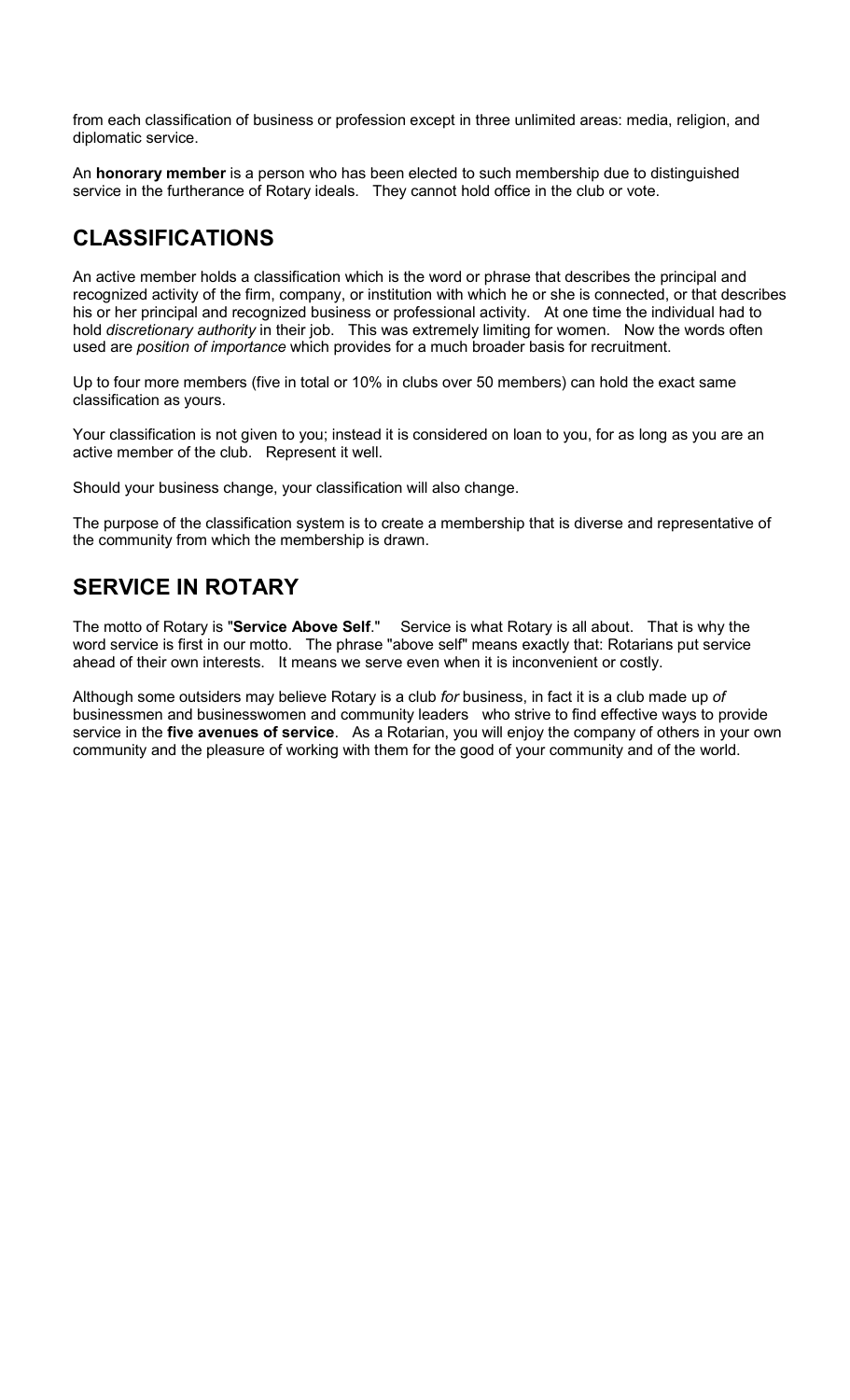#### FIVE AVENUES OF SERVICE

All activities of a Rotary club fall within the basic Rotary service structure known as the "Five Avenues of Service:"

- 1. Club Service
- 2. Vocational Service
- 3. Community Service
- 4. International Service
- 5. Youth Service

(If you remember the Object of Rotary, you will note these avenues are an operational organization of the Object. Youth Service - only recently added, is not directly represented in these Objects.)

Each avenue has an overall committee. Most of these committees have subcommittees that focus on specific areas of that avenue. These avenues are explained in detail in the Rotary Basic Library.

You will have the opportunity and be expected to serve on one or more of these committees. You need not wait to be asked -- you may volunteer at any time. If you are shy, don't worry: we will assign you somewhere. Every member of the club serves on at least one committee. Currently, the club asks that new members serve on the Angel Tree Committee for at least one term.

#### CLUB ORGANIZATION

Every club is chartered by Rotary International, which is the umbrella organization for Rotary. RI requires that every club adopt a "standard constitution" which ensures that each club is similarly structured. Each club then adopts its own distinctive by-laws for its operations, making sure that none are in conflict with the RI Bylaws.

A Board of Directors governs our club. The officers of the club, who are also directors, are president, president-elect, (also vice president in some clubs), secretary, and treasurer. The officers and directors are elected in accordance with our club by-laws. Everywhere in Rotary, officers change on July 1st.

Club elections, for the officers and Directors for the coming Rotary Year, are normally held before the end of December each year. The reason for early election is to allow for preparation time for the new President and his/her executive. The President is elected normally having already served for a year first as President-Elect, then as President on the July 1st following his or her year of service as president-elect. The organizational plan may vary slightly from club to club, but the overall structure is the same.

Meetings of the Board of Directors are currently held each month at a meeting place and time designated by the Board. All directors should attend, and any other members are welcome as well. Attending a Board Meeting is considered as a 'make-up'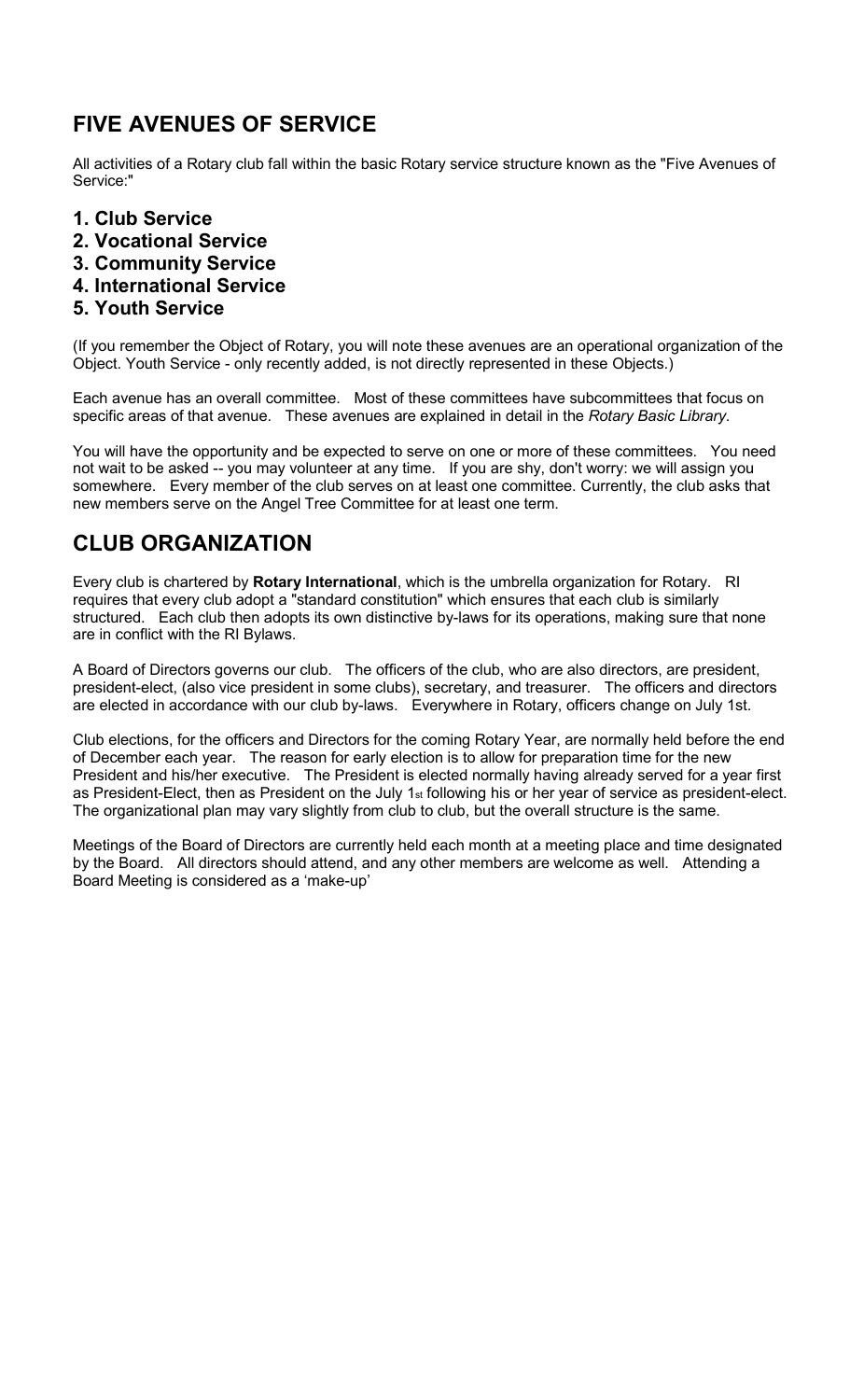meeting. Since the bulk of the club business is done at the Board meetings, it is a great opportunity to learn about your club, and what it is doing in depth.

The club meets weekly at the Heritage Inn, Cranbrook, B.C., Tuesday at 7:00 AM. We currently have the ability to hold our meetings in hybrid mode.

#### DISTRICT ORGANIZATION

All Rotary clubs are grouped into "districts" which are composed of forty to sixty clubs each. There are 540 districts worldwide.

Our club is a member of District 5080 comprised of almost 60 clubs in Eastern Washington, Northern Idaho and Southeastern British Columbia, Canada. Our district is truly an international district.

The district is a support organization, designed to help clubs - their members, committees, officers, and directors. The district is headed by a "District Governor" who is a member of a club in the district. He or she is elected because he or she is an outstanding Rotarian with many years of successful leadership. The District Governor is an Officer of Rotary International, and as such, provides the link between Rotary International and the individual clubs.

The district governor usually visits every club in the district at least once, normally during the first part of the Rotary year.

#### INTERNATIONAL ORGANIZATION

Rotary International (RI) is the international organization to which all clubs belong. Individuals belong to their clubs, not to RI.

RI is governed by a Board of Directors and headed by the International President. These leaders are nominated by an RI Nominating Committee and elected at the annual International Convention.

RI organizes zones and districts; charters clubs; stages the International Convention and International Assembly, and provides administrative and support activities for the clubs.

RI headquarters at One Rotary Center 1560 Sherman Avenue Evanston, IL 60201 USA Phone: 1-847-866-3000 Fax: 1-847-328-8554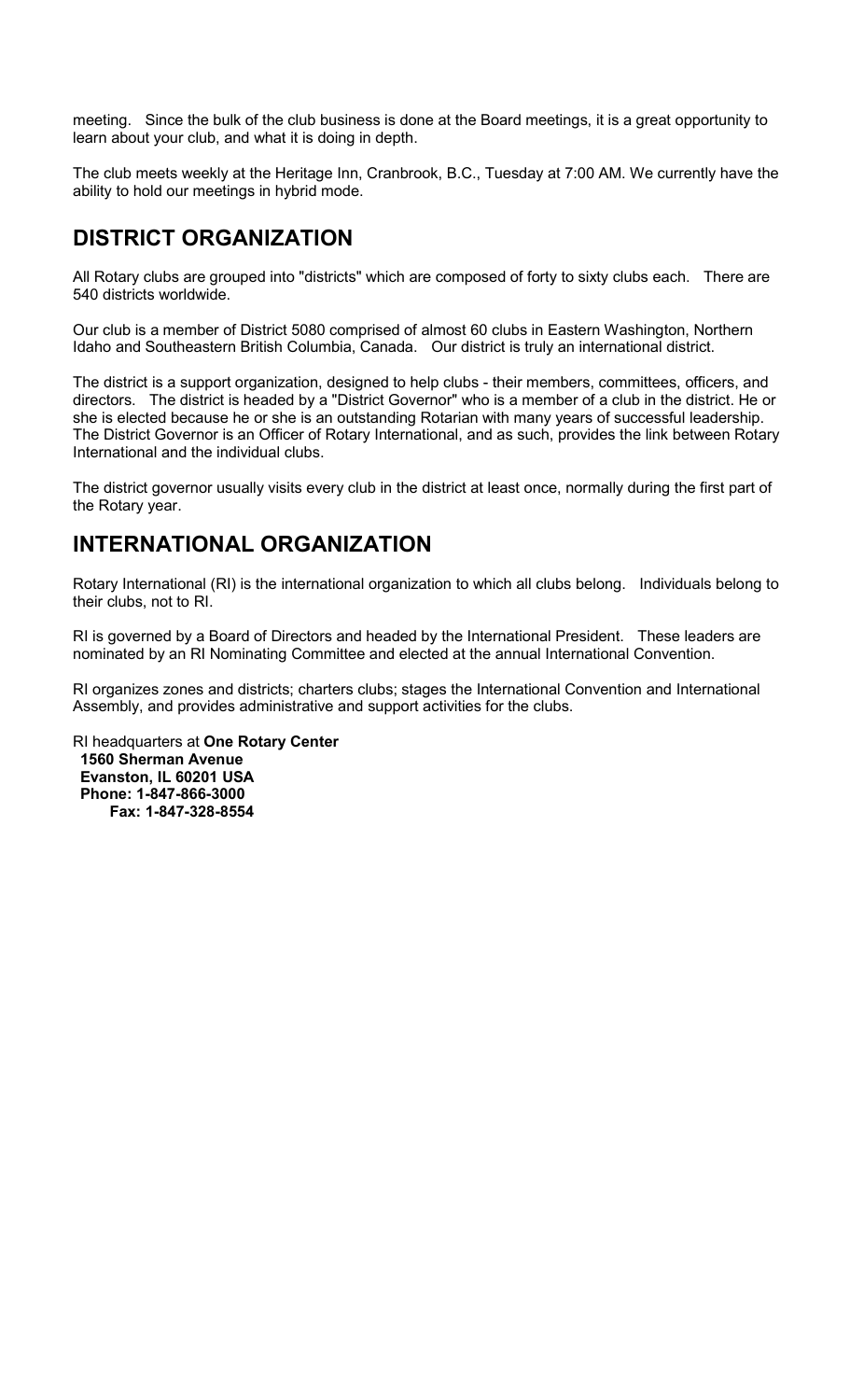# ASSEMBLIES, CONFERENCES AND CONVENTIONS

The district sponsors a **District Leadership Training Assembly** (D.L.T.A.) each spring. Its purpose differs from that of the conference in that the purpose of the D.L.T.A. is to provide practical, how-to information on various Rotary subjects. In particular, it is to provide training for the key incoming club officers. The program lasts from four to six hours, includes a luncheon and costs a modest amount. Many clubs pay for or at least subsidize that cost. All members who wish to improve their knowledge of Rotary should attend. The district also holds a Membership and Foundation Seminar in the Fall. These may be two seminars held simultaneously with the purpose of providing in-depth information and training on those two topics. Again, the cost is minimal and normally includes lunch.

One of the duties of the District Governor is to organize the **District Conference**. The conference is usually a two/three-day event held in late spring or early summer, and often convened in the district governor's hometown. Its purpose is information, inspiration, and fellowship. All members of the district are urged to attend and to bring their spouse/partner.

Rotary International annually holds the **International Convention** for Rotarians from all over the world. Recent locations include Sao Paulo Brazil, Singapore, Buenos Aires, Argentina, San Antonio, Texas, Barcelona Spain, Brisbane, Montreal, New Orleans and Osaka. Attendance at these conventions leaves every Rotarian with the certain knowledge that the internationality of Rotary is real. Every Rotarian should attend at least one International Convention in his or her Rotary career.

#### ATTENDANCE

Rotary does not want "knife and fork" members or what we call "RINOs" (Rotarians in name only). We want you to become engaged and participate. When you participate, our club is more effective. When you do not participate, our club is weakened.

One of the measures of participation is attendance at regular club meetings. Without regular attendance, you do not learn about your club activities, you do not know about club activities, and you do not come to know your fellow club members. You are important to Rotary or we would not have elected you to membership. How important Rotary is to you will be seen by your attendance record.

Make your Rotary attendance a good habit. Although it is sometimes difficult to get away from a busy workplace, try to make Rotary an essential part of your weekly plan.

Rotary considers attendance an essential part of being a member. The standard club constitution states that a member should attend at least 60% of the meetings in each six-month period of the Rotary year, of which half must be at your home club. The constitution also provides for a member to be terminated if he or she misses four consecutive meetings. Committee meetings and project work equate to regular meetings.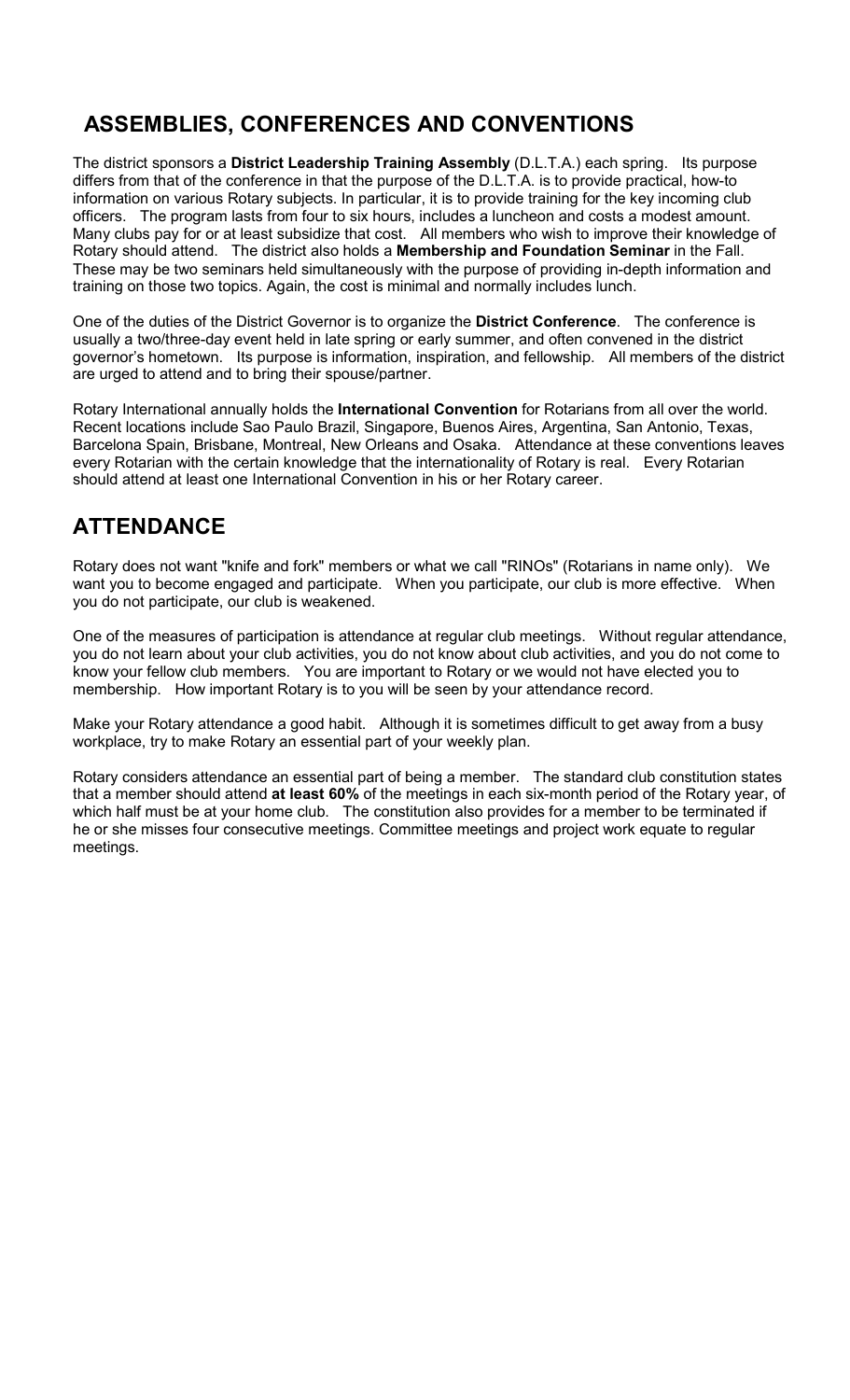If a member were not interested in attending regularly, and if the club is in need of other members from that classification, it would be fairer for him or her to release his or her classification and allow some other representative of his or her vocation to be part of the club, for attendance purposes.

#### MAKE-UPS

Occasionally, business, travel, and illness will prevent your attendance at our club. You have the privilege to make up that absence by attending a meeting of another Rotary club, the Board of Directors meeting of our club, a club committee meeting or participating in an official Rotary project (e.g. Fundraising or community project, or a District event). Any make-up, to be valid for attendance credit, must be accomplished any time after the second meeting previous to the one you missed and prior to the second meeting next after the meeting you missed... put another way, thirteen days before or after the miss. It is your responsibility to ensure that our club secretary is informed about your make-ups – what and when they were and by requesting a make-up slip from the club you were visiting.

Make-ups are one of the fun privileges in Rotary. You are warmly welcomed by a group that knows nothing about you except you are a Rotarian like them. The friendship they extend to you will explain, again, what we mean by fellowship.

Make-ups can be done in local clubs, and in clubs around the world. Foreign country make-ups are a highlight of a Rotarian's career. Your secretary can show you when and where every Rotary club in the world meets simply by consulting the RI Official Directory. You can personally access that directory on-line as well.

Make-ups can be earned in ways other than attending a meeting of another club. Attendance credit is also granted for attending the District Conference, the District Assemblies or Seminars, approved training sessions (like R.L.I.), the International Convention, and certain district meetings called by the district governor.

Another aspect of make-ups is how we treat Rotarians who visit our club for a make-up. The Golden Rule applies here. Be friendly, invite visitors to join your table, involve them in your conversations, and make them want to come and visit us again.

## PARTICIPATION

The purpose of attendance requirements is to foster engagement of and participation by all members in the activities of the club. We know that no one can be completely involved in all activities, because there are so many. Rotary has been likened to a giant smorgasbord of service: you take a little of this, a little of that, and a whole lot of something else. Your participation goal in Rotary should be to serve heavily in at least one area and at least somewhat in others.

Four areas of participation are mandatory.

- 1. Attend club meetings, as discussed above.
- 2. Serve on at least one committee.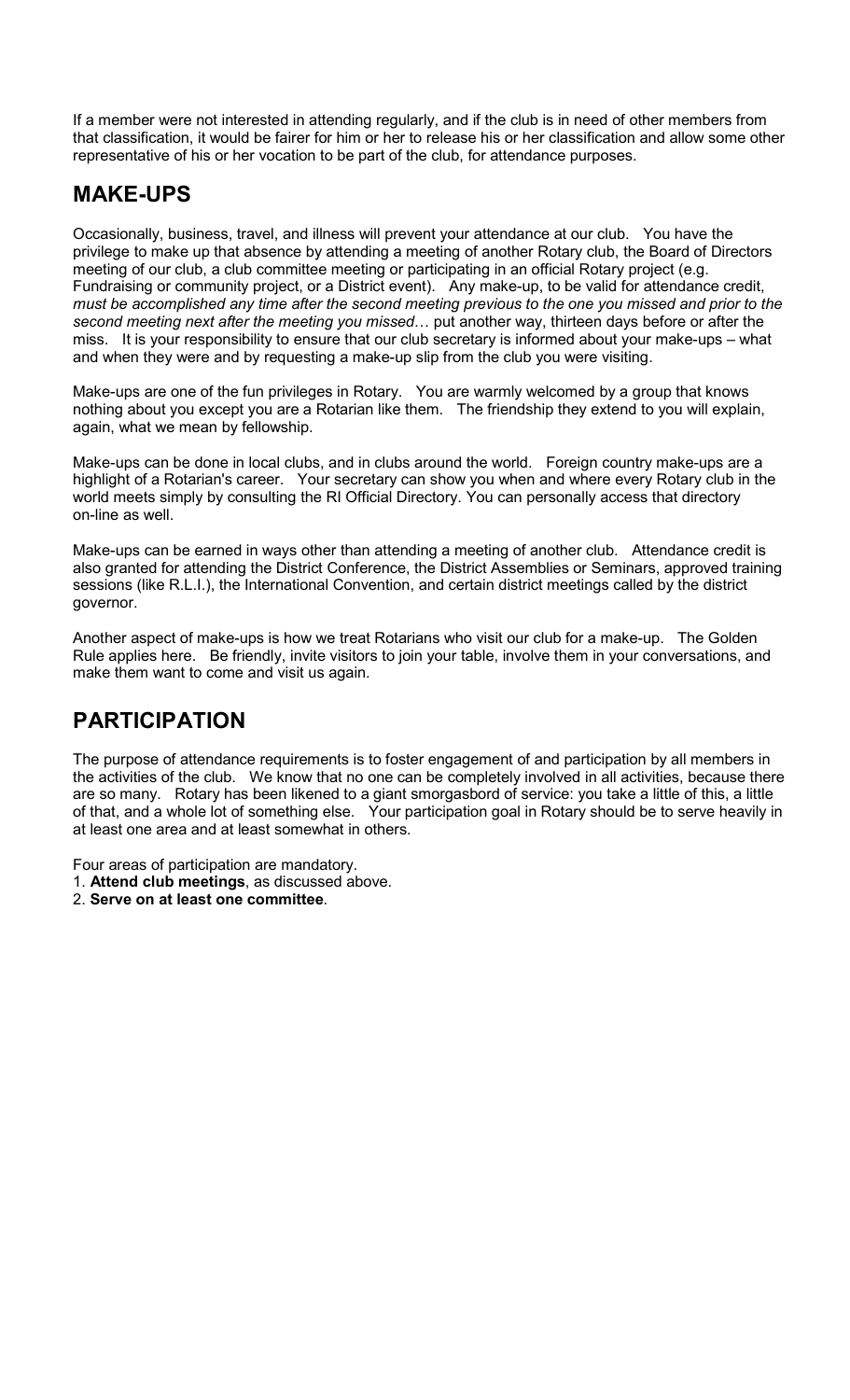3. Membership development. We are a service club, and we need more members to help us continue to serve. Obtaining new members is everyone's job in Rotary.

4. Fund raising. Since the club needs money to operate, no matter what the project is, when we run fund-raisers, every member is expected to do his or her share.

#### ADMISSION FEES AND DUES

Like all clubs, we require an admission fee to be paid to cover some of the costs of your induction. This fee is paid only once.

Annual dues for District and R.I. assessment are billed semi-annually in July and January.

#### OTHER COSTS OF MEMBERSHIP

In addition to admission fees, dues, and meal costs, there are other costs of your membership. You will be expected to participate fully in fund-raising activities. Usually these are structured so that we obtain funding from sources outside the club, i.e., by soliciting or selling. Our discount golf Card is a great example of this.

Also, from time to time, we may ask your company to support our activities by donating some service or product.

Occasionally, there will be club social functions, which may require extra expenditure.

Finally, and more than anything else, we expect your time. That is probably your most precious possession. We promise to use it well.

#### COST SUMMARY

To recap, your costs are as follows:

Admission (one time) .................................................................................. \$50.00

Annual Costs (currently):

| Annual Dues (R.I., District and club annuals combined)  \$200.00 |  |
|------------------------------------------------------------------|--|
|                                                                  |  |
|                                                                  |  |
|                                                                  |  |
|                                                                  |  |

All expenses are billed monthly, via a statement issued by the club treasurer. These monthly bills are to be paid within 30 days. A reminder will be sent to you after the first 30 days, and another will be issued after 60 days. After 90 days of outstanding credit, the board of directors can terminate your membership.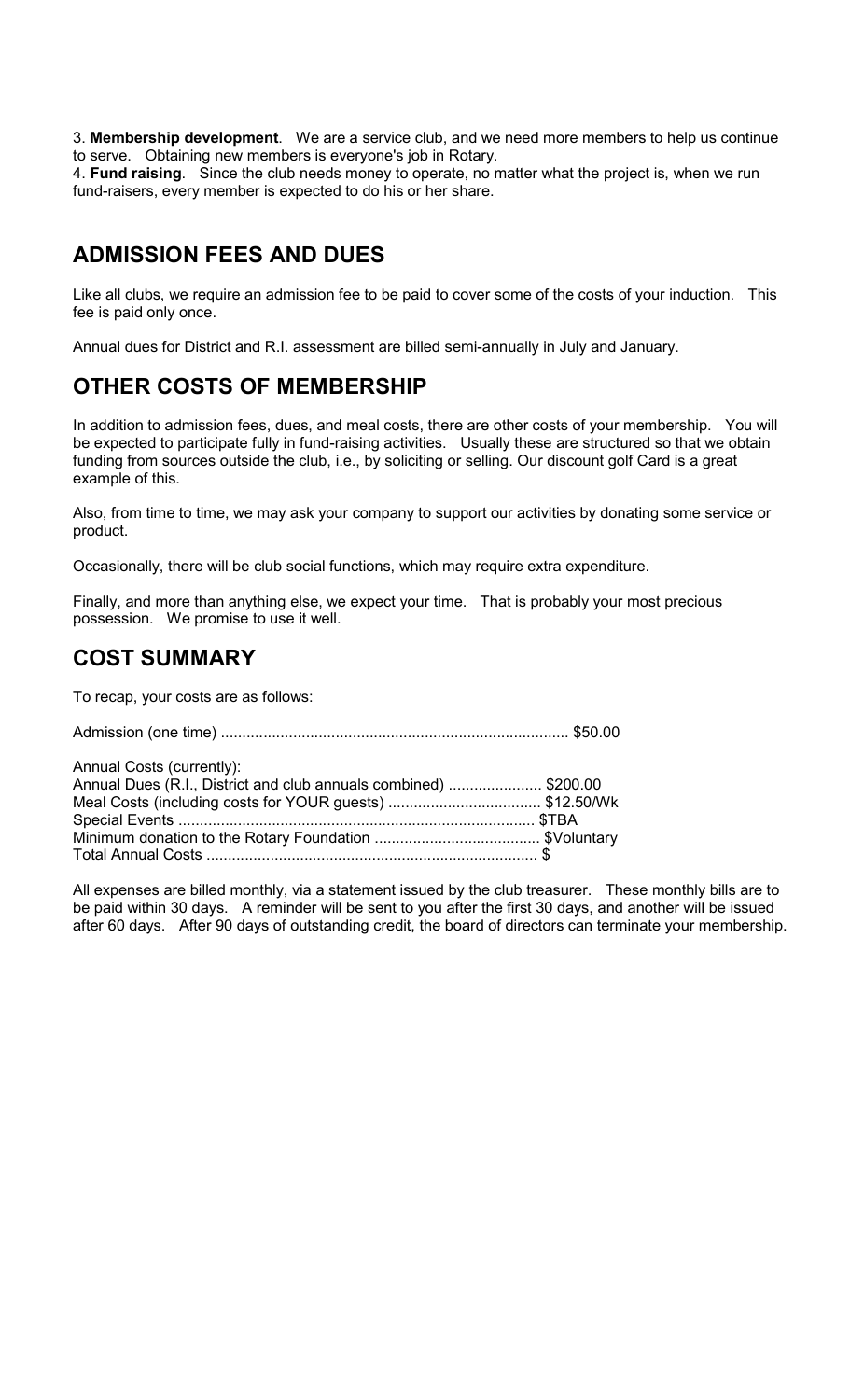Optionally, you can request that the treasurer bill you US\$25 (per quarter) which is a voluntary contribution to the Rotary Foundation. This contribution is remitted to Rotary International in your name and is the amount necessary for you to become a Sustaining Member of The Rotary Foundation. When this amount totals US\$1,000 you will have earned recognition as a Paul Harris Fellow.

#### PIN AND BADGE

You should always wear your Rotary lapel pin. You will be surprised at the number of people who will greet you upon recognizing the pin.

At club, and at certain club functions, also wear your badge. Its purpose is to let everyone know who you are. Although your club members know you, visitors do not.

#### CLUB ROSTER

Our club maintains a membership roster on the club website. It is to be used only for club purposes. The use of the roster for any business purpose by any member or by any person who might gain a copy is strictly prohibited.

## BUSINESS RELATIONSHIPS

Rotarians are banded together for the purpose of doing service. We are not banded together as a business network. Networking is not the same thing – in fact it is one of the initial reasons Rotary was founded. It is understood that Rotarians do business with each other, presumably because it is natural to do business with those you know and trust and who adhere to the business ethics espoused by Rotary. However, membership in Rotary does not presume that you will do business with other Rotarians or that they will do business with you.

In furtherance of this belief, it is inappropriate to initiate discussion with other members the sole purpose of which is to solicit business. It is appropriate to network for the purposes of business in any way in this or any club, but one must be careful to respect a club's cultural limitations on this practice.

#### COMMUNICATIONS

A portion of your dues also pays for your subscription to the official magazine of Rotary, The Rotarian. It reports the many activities of Rotary International and contains many good articles on timely subjects of general interest. Make sure the magazine is mailed to your home. You will more likely read it and your spouse/partner will also have an opportunity to read it. The Rotarian is available electronically if you so desire.

Our club publishes a bulletin – one that has won the Top Bulletin Award, for club size, many times. It contains information on club activities, news of new members, upcoming programs, various items of Rotary information, and special announcements. The bulletin editor is always pleased to receive items from you of interest to the general membership. Please contact the editor with ideas and suggestions. The club also maintains a website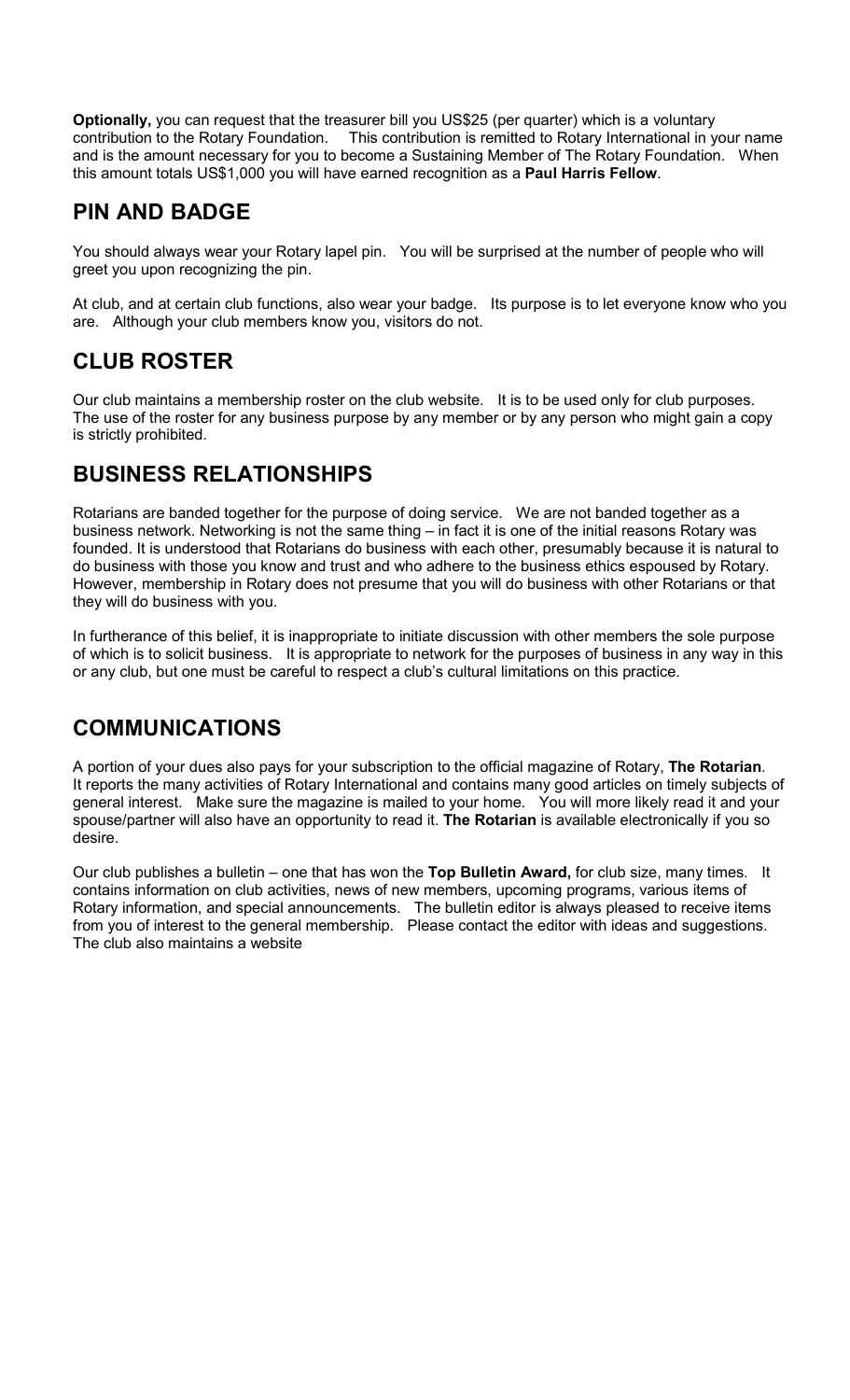and a Facebook page. Finally the District maintains an extensive website. Your mentor will provide assistance in accessing these resources.

#### BIOGRAPHY

Members' biographies are a frequent program at club meetings. As a new member, you will be asked to address the club for five to fifteen minutes to describe your classification and to tell us something of your personal background so we can get to know you.

#### PROGRAMS

The Program Committee strives to present a program each week on an interesting topic. We try to provide a wide variety of subjects so we can learn more about our community and what is going on in it. When, not if, you become aware of a good speaker on a topic of general interest, contact your program chairman so he or she may determine its appropriateness and schedule a time.

Speakers want to talk to you and they appreciate the fact you are an important representative of your business or profession. If you do not attend meetings, you are missed, and you miss the opportunity to learn more.

# EARLY LEAVING

Members are expected to attend the entire meeting.

If for some reason you must leave early, by all means avoid walking out on the speaker. This is a discourtesy to the speaker and embarrasses the program committee, the President, the Club, and Rotary generally. If you must leave early, please do so unobtrusively and before the program committee introduces the speaker.

When you visit other clubs, never leave early. You are representing our club. If you leave early, you give our club a bad reputation.

## THE FOUR WAY TEST

The second avenue of service, which represents the second object of Rotary, is Vocational Service. Its purpose is the application of the service ideal to business life and the instilling of high ethical standards in business.

The Four Way Test was developed by Herbert Taylor in 1932 as an operating tool in his company to inspire honesty and integrity. Rotary has adopted the Four Way Test as a hallmark of its vocational emphasis.

We suggest you memorize this test:

The Four-Way Test of the things we think, say, or do: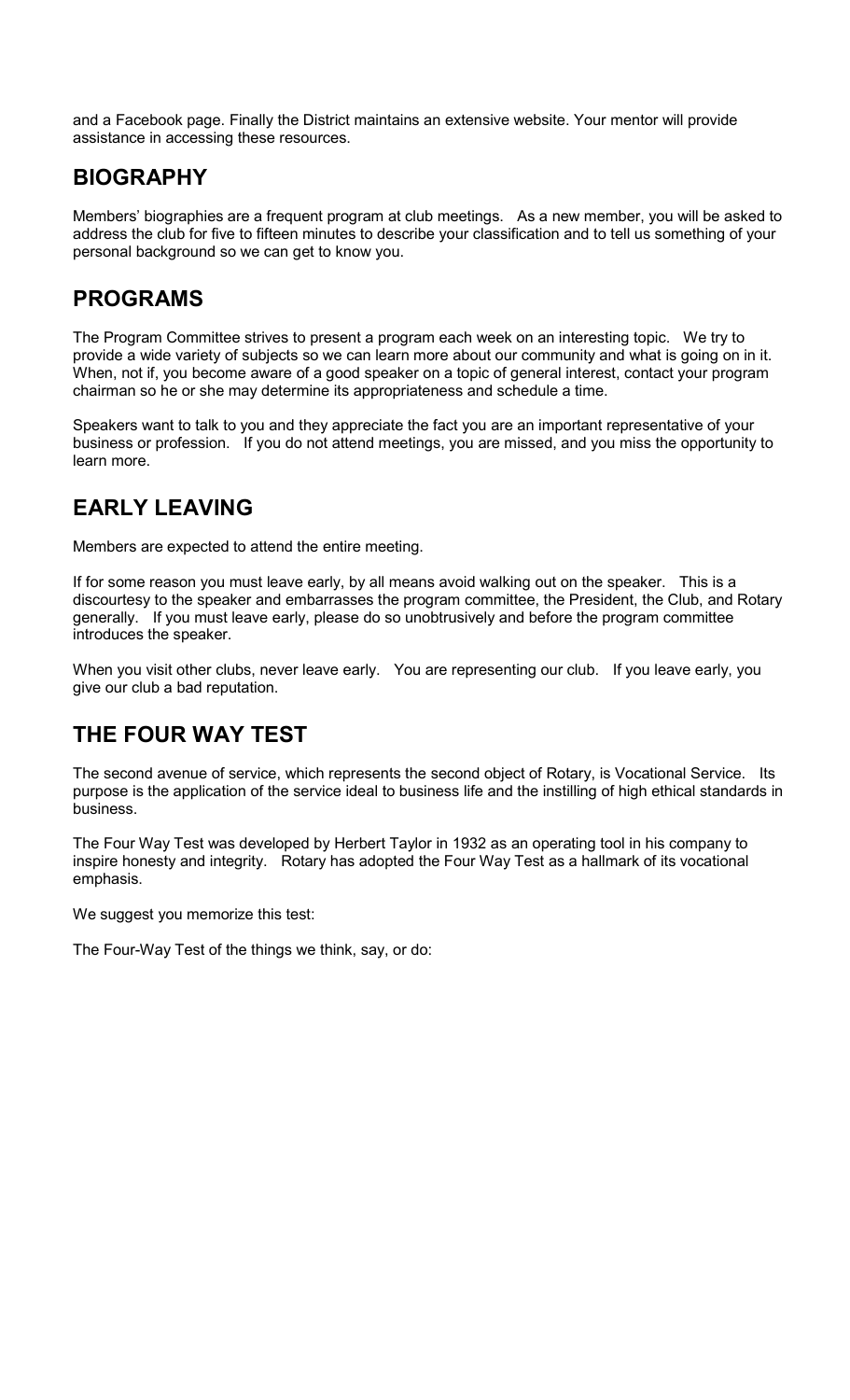#### 1. Is it the TRUTH?

#### 2. Is it FAIR to all concerned?

#### 3. Will it build GOODWILL and BETTER FRIENDSHIPS?

#### 4. Will it be BENEFICIAL to all concerned?

If we abide by this test in whatever we do in our personal lives and in our chosen vocations, we will be well on the way to leading productive lives that are sensitive to the needs and feelings of others. You are now prepared to be a member of an organization that is attempting every day to raise the standard of conduct between human beings. We are serious about this code and enlist your support in this endeavor.

#### THE ROTARY FOUNDATION (T.R.F.)

The Rotary Foundation operates like a corporate charity or philanthropic trust, recognized as such by the Internal Revenue Service in the U.S.A. and by the C.R.A. in Canada. It was established in 1917, and headquarters in Evanston, along with Rotary International. Its activities are worldwide.

The purpose of the Foundation is to further the fourth object of Rotary: to advance international understanding, goodwill, and peace.

Rotarians and Rotary clubs provide the bulk of the financial support for the Foundation.

The Foundation operates many programs, including university level scholarships and vocational team exchanges. It funds humanitarian projects through the Six Areas of Focus and the various Grants programs. The Foundation has, since 1985, taken the worldwide lead in eradicating polio by striving to inoculate every child in the world. In partnership with C.D.C., W.H.O. and U.N.I.C.E.F. the program POLIO PLUS has achieved 99% of this goal.

#### THE ROTARY FOUNDATION ANNUAL PROGRAMS FUND

Contributions to the Foundation are recognized on several levels. The various recognitions for individuals are:

1. Sustaining Member. An individual who makes an initial contribution of at least US\$100, and intends to make contributions of at least US\$100 at least annually until he or she becomes a Paul Harris Fellow, is recognized as a Paul Harris Sustaining Member. (No formal pledge is required.)

2. **Paul Harris Fellow.** An individual who contributes, or in whose name is contributed, the amount of US\$1,000, is recognized as a Paul Harris Fellow. The award was established in 1957.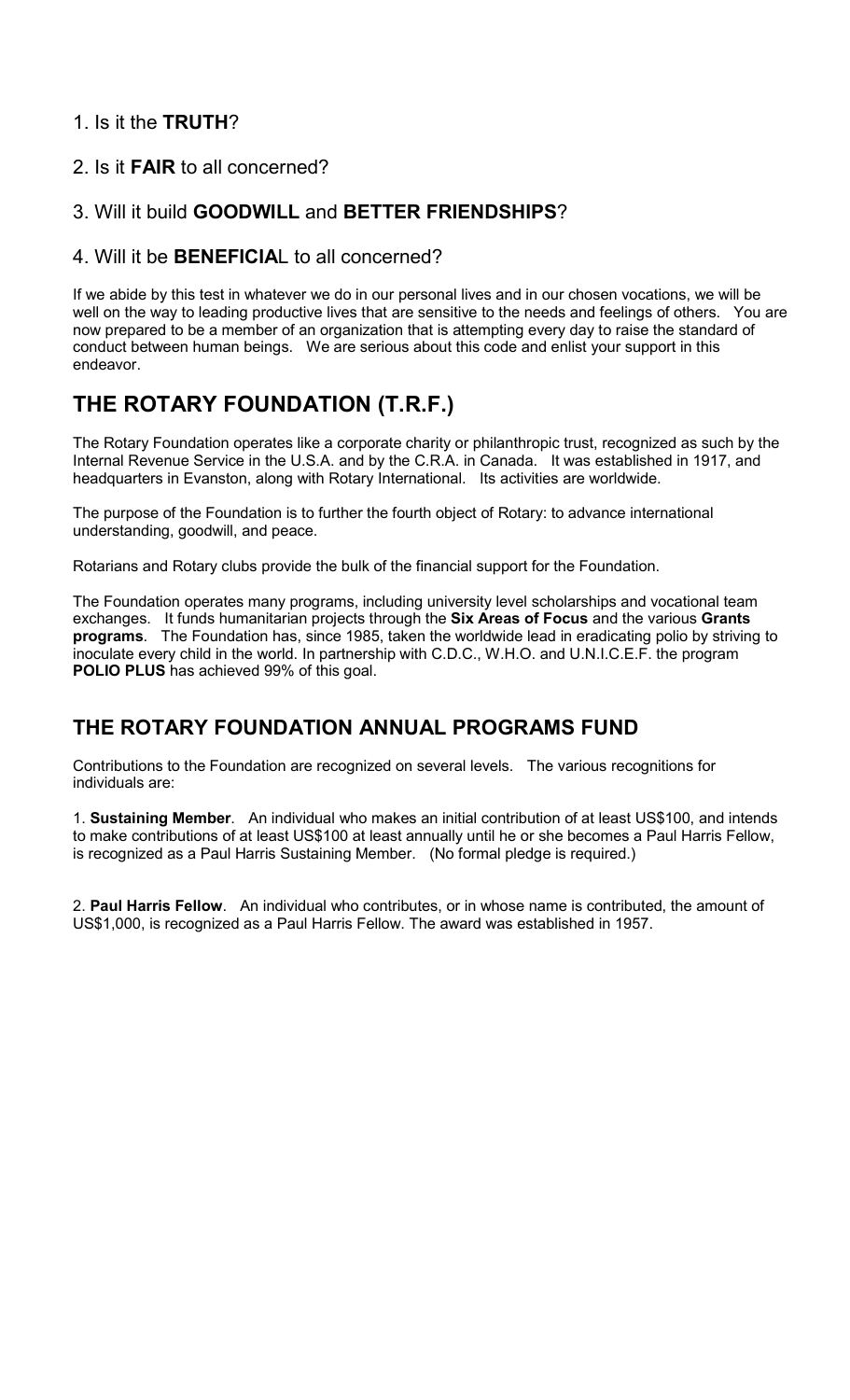3. Multiple Paul Harris Fellow. After donating US\$1,000 to the Foundation, most Rotarians continue to donate to the Foundation because of respect for the work it does. The Foundation recognizes their sharing by recognizing such persons with a Paul Harris Fellow pin which contains blue (sapphire) stones for up to US\$6,000 donated, red (ruby) stones for up to US\$9,000 and a white (diamond) for US\$10,000 and above. The stones are symbolic only – not real gemstones.

4. Major Donor. An individual donates, in their name, a minimum of \$10,000 (either cumulative or in a lump sum). Unlike the Paul Harris designations, this donation can not be made in another person's name.

Donations made to the ANNUAL PROGRAMS FUND portion of the Rotary Foundation are collected in one Rotary year, invested by The Rotary Foundation and expended three years later. This cycle is intended to provide time for planning the expenditures. It is well known that the return on contributions is greater than 100%, when matching activity is accounted for.

Every Rotarian is strongly encouraged to donate to the Rotary Foundation. To learn more and get started, see the club's Rotary Foundation chairperson. Contribution is voluntary but strongly encouraged. The club takes pride in striving to be an E.R.E.Y. club [Every Rotarian Every Year].

## PAUL HARRIS FELLOWS OF OUR ROTARY CLUB

Currently there are 29 Paul Harris Fellows as members of the club, including at least 20 who are multiple Paul Harris Fellows. We have 2 Major Donors and 1 Triple Crown Donor.

#### PAUL HARRIS SOCIETY

A Rotarian who contributes US\$1,000 annually to the Annual Fund is considered a member of the Paul Harris Society. Currently we have  $2$  members who are such society members

#### POLIO PLUS SOCIETY

Any Rotarian who commits to contributing US\$100 to the Polio Plus Fund may request they be granted membership in this group, by simply contacting the District's Polio Plus committee Chair.

#### THE ROTARY FOUNDATION ENDOWMENT FUND

The Rotary Foundation established a permanent fund in 1982 (known as the Endowment for World Understanding, renamed "The Permanent Fund" in November 1994 and renamed The Endowment Fund in 2013). Unlike the Annual Programs Fund discussed above, funds contributed to the permanent fund are held in perpetuity and only the interest income is ever spent. In this manner, a gift continues to produce income forever; thus the gift continues to give forever.

Income from the permanent fund supports the general programs of the Rotary Foundation. As with other philanthropic Foundations, there are many levels and designations within the Permanent Fund.

Contributions to the Foundation's Permanent Fund are recognized through the Benefactor recognition program: An individual who contributes, or in whose name is